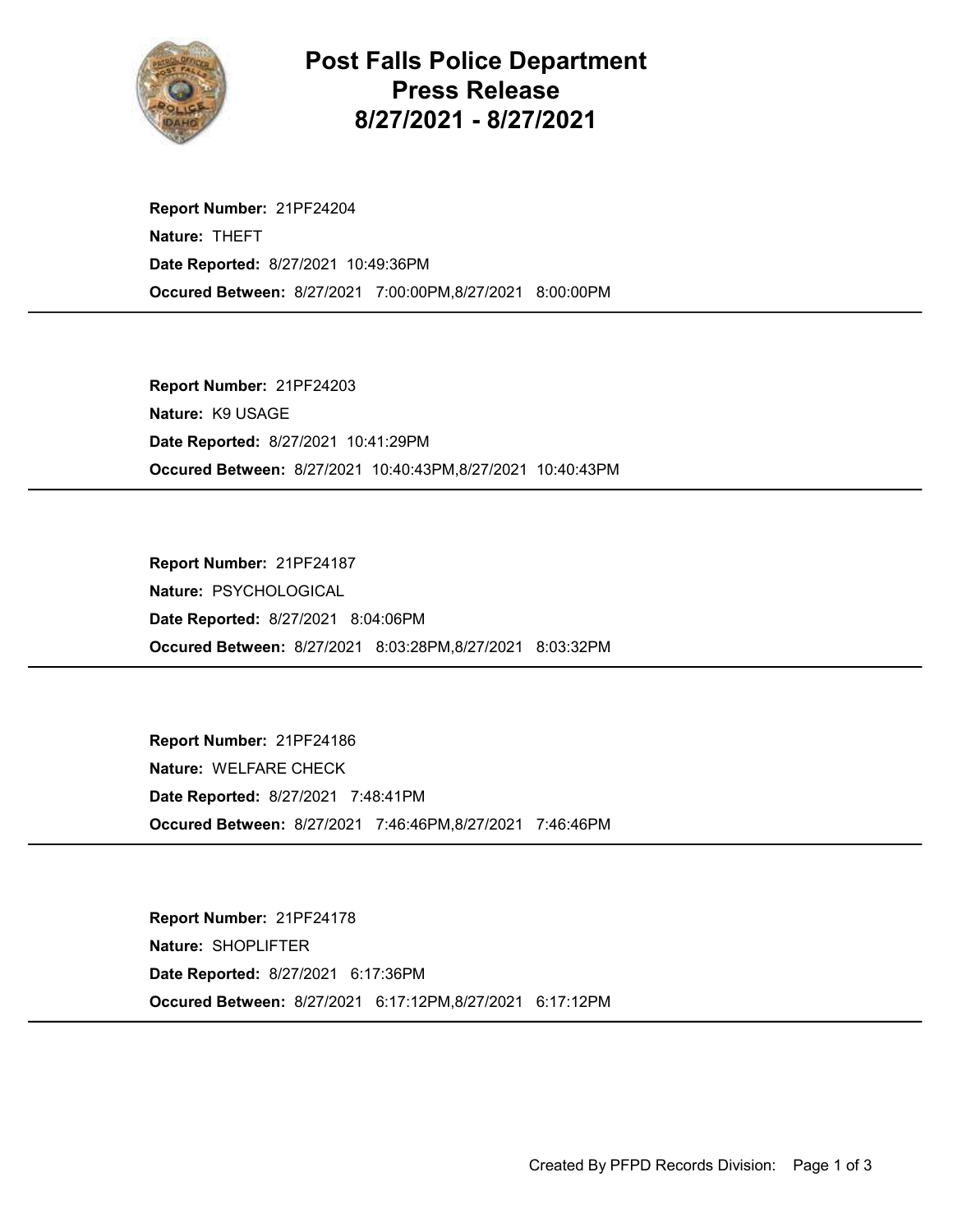Occured Between: 8/27/2021 6:17:18PM,8/27/2021 6:17:18PM Report Number: 21PF24177 Nature: SHOPLIFTER Date Reported: 8/27/2021 6:17:30PM

Occured Between: 8/27/2021 4:38:49PM,8/27/2021 4:38:49PM Report Number: 21PF24167 Nature: ANIMAL BITE Date Reported: 8/27/2021 4:41:09PM

Occured Between: 8/27/2021 3:43:02PM,8/27/2021 3:43:02PM Report Number: 21PF24161 Nature: ANIMAL LOOSE Date Reported: 8/27/2021 3:45:13PM

Occured Between: 8/27/2021 2:40:28PM,8/27/2021 2:40:28PM Report Number: 21PF24158 Nature: ACCIDENT INJURY Date Reported: 8/27/2021 2:41:11PM

Occured Between: 8/27/2021 1:33:47PM,8/27/2021 1:33:47PM Report Number: 21PF24152 Nature: FORENSIC EXAM Date Reported: 8/27/2021 1:33:47PM

Occured Between: 8/27/2021 10:23:23AM,8/27/2021 10:23:23AM Report Number: 21PF24126 Nature: ABANDONED VEHIC Date Reported: 8/27/2021 10:26:18AM